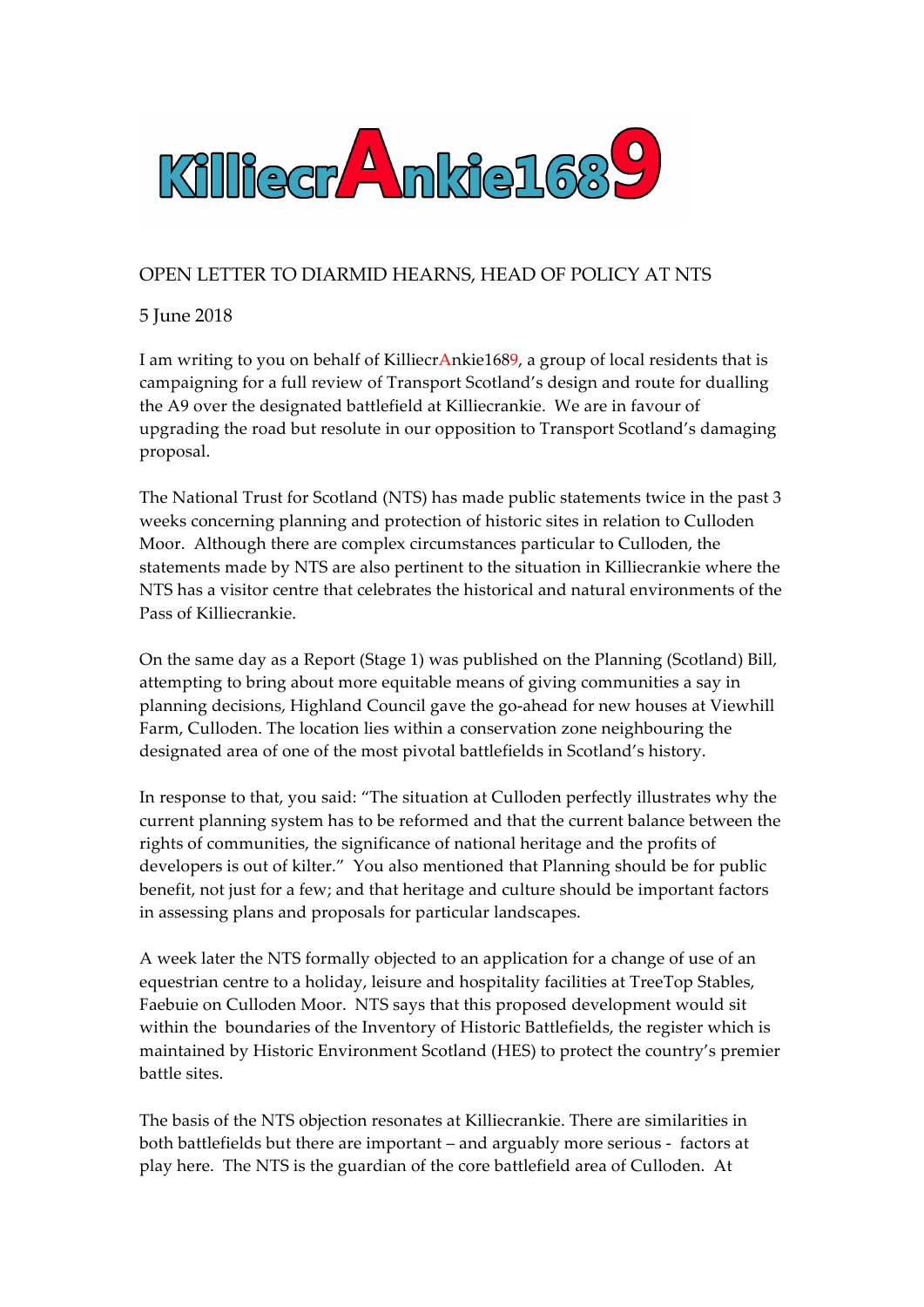Killiecrankie, the entire NTS domain lies within the boundaries of the Inventory of Historic Battlefields. You have a prominent role at both sites.

At Culloden, the proposals are put forward by private developers and fall within the planning system. Although that system is demonstrably flawed, weighted as it is in favour of developers, the system at least acknowledges the community and the layers of protection that are in place. At Killiecrankie, the developer is Transport Scotland and the project is one of national importance. That means that it is not within the planning system. In spite of undertaking colossally expensive studies, the Scottish Ministers can subvert or ignore any or all the studies and the heavy layers of protection in order to give the green light to a design which, in our opinion, will inflict maximum damage to the Inventory battlefield at Killiecrankie.

Unlike at Culloden, HES has objected to Transport Scotland's proposal at Killiecrankie. HES goes into immense detail about the failings of the plan but the crucial fault is this: from the start Transport Scotland ignored the first rule of managing change on a historic site. It is to avoid disturbing historic assets in the first place. There is a blindingly clear imperative in current conservation policy that a developer must explore every option to complete a development without disturbing key assets. The assets which will be destroyed or demolished at Killiecrankie are all listed in the Inventory of Historic Battlefields. They are not separated from the core area of the battlefield as HES maintains developments at Culloden are but actually constitute the core area of the Killiecrankie battlefield.

HES warned Transport Scotland at an early stage of investigations that it was opposed to earthworks. Yet the design and route which Transport Scotland prefers is one predicated on dumping huge quantities of earthworks from elsewhere on top of the protected assets at the core of the battlefield. The reason Transport Scotland prefers this route and design – and favoured it from the beginning, according to our analysis -- is because of the financial savings it offers. Between the Girnaig burn and the Chluain burn, the new northbound carriageway and northbound slip road will need to be built on an artificially created embankment. The volume of material needed to fill the embankment for the new infrastructure is estimated to be between  $110,000m<sup>3</sup>$  and  $150,000m<sup>3</sup>$ . All of this will cover the flat area that shadows the existing northbound carriageway. That is the very area where most of the fighting of the Battle of Killiecrankie took place.

This week Transport Scotland started archaeological fieldwork needed to plug some gaps in data that HES indicated were missing from Transport Scotland's justification for the route and design. While welcome, these necessary studies do nothing to resolve the fundamental errors in the proposal. However, Transport Scotland is now trying to resolve whatever objections it can in order to get them withdrawn so that it can push ahead with the proposal. It is an insidious part of the planning process as it means that every effort is made not to arrive at the best plan but to make a bad plan palatable to HES, to community members and to all other objectors.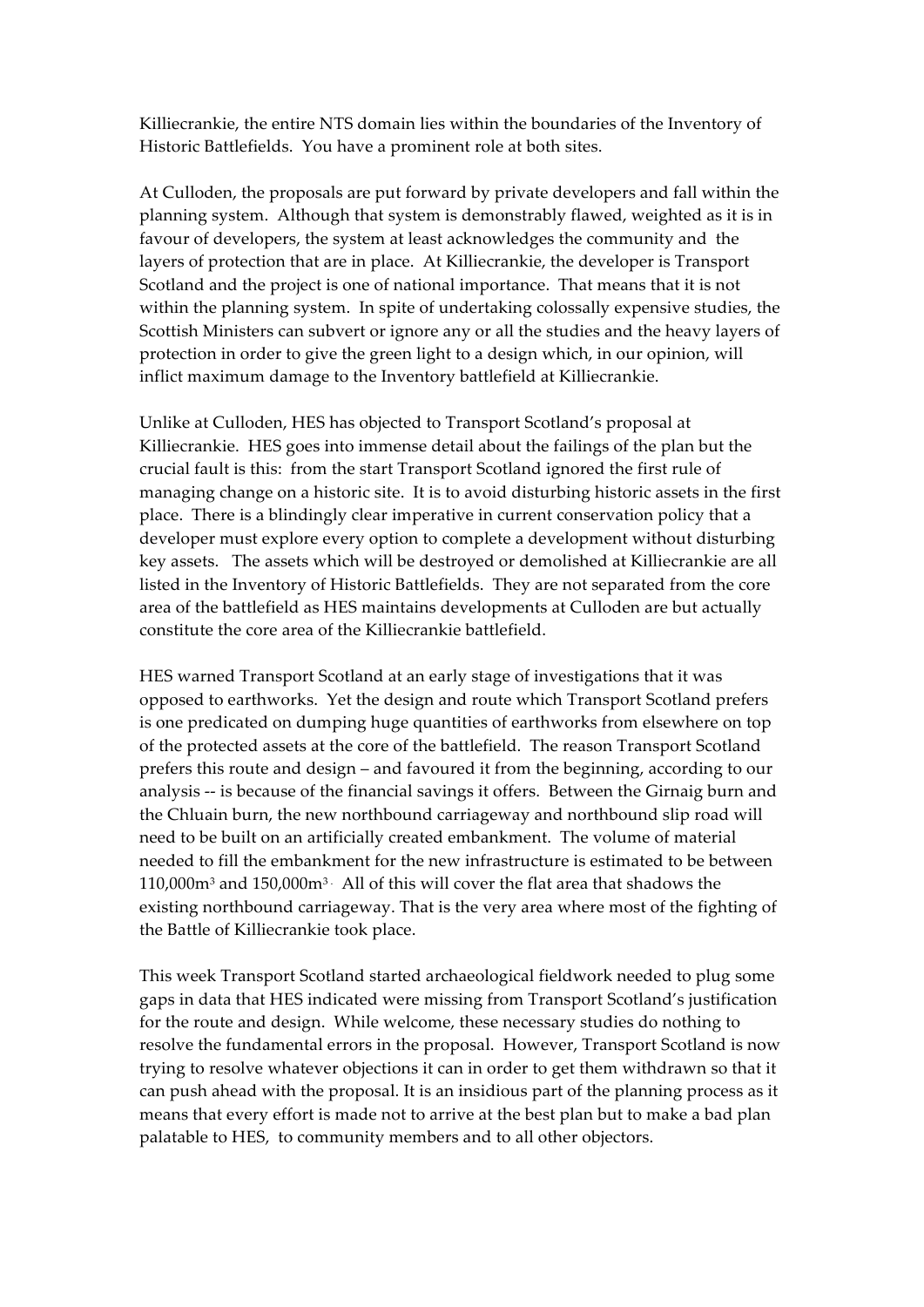This community had no role at all in decision-making besides examining maps and plans in the village hall at open exhibitions to publicise decisions that had already been taken. Residents are still systematically frozen out of the process. Transport Scotland has made it clear that it dislikes en masse community engagement. It prefers selective engagement to suit Transport Scotland's own needs, chief of which is to get its damaging plan accepted.

Nothing which Transport Scotland can offer by way of minor modifications of its preferred design is capable of transforming it into a desirable option for the community or any entity that has a role in protection of history or heritage, such as the NTS. As long as Transport Scotland is committed to absorbing tons of earthworks on the core of the Inventory battlefield, it must promote the route and design that it has chosen.

Transport Scotland used to defend its position by saying that the A9 already bisects the battlefield and therefore widening on either side of the road is a necessary evil. It is a shoddy justification but reveals that they did not consider the Inventory of Historic Battlefields at the start of the planning process. Had they done so, they would not have tried to argue that widening on either side is equally damaging. Had they considered policy on heritage protection, they would have understood the need to be able to demonstrate that the design does not compound damage already done. Had they not been satisfied with desk-based assessments instead of visiting the terrain in person before taking a decision, they would have gained an essential grasp of the choreography of the battle and not chosen to dump earthworks on the most sensitive part of the site.

In the interests of producing the best plan for the battlefield, Transport Scotland needs to admit its failings, seek a Public Local Inquiry, request submissions from all interested parties and hope that the Scottish Ministers accept the Reporter's recommendations.

It is vital that all those who objected impress upon Transport Scotland that what it calls a "compromise" will still involve the imposition of a hugely damaging proposal. A slightly modified bad plan would, in fact, be worse because the design and route would be less cost-effective. That means a defeat for everyone including the poor taxpayer whose confidence in projects that fall outside the planning system must now be at zero.

These are all topics on which NTS has been voluble in the context of Culloden. Yet here in Killiecrankie where the threat to our cultural heritage is even more serious, you have, so far, been silent. It is mystifying why the NTS has made no public pronouncements on controversial plans that have generated 183 objections in an area where your presence is dominant. Do you not have an obligation to your community neighbours and to all those visitors who come to marvel at the historic environment that you purport to champion? If your silence is due to acceptance of the proposals, surely your 360,000 members and the wider public are owed an